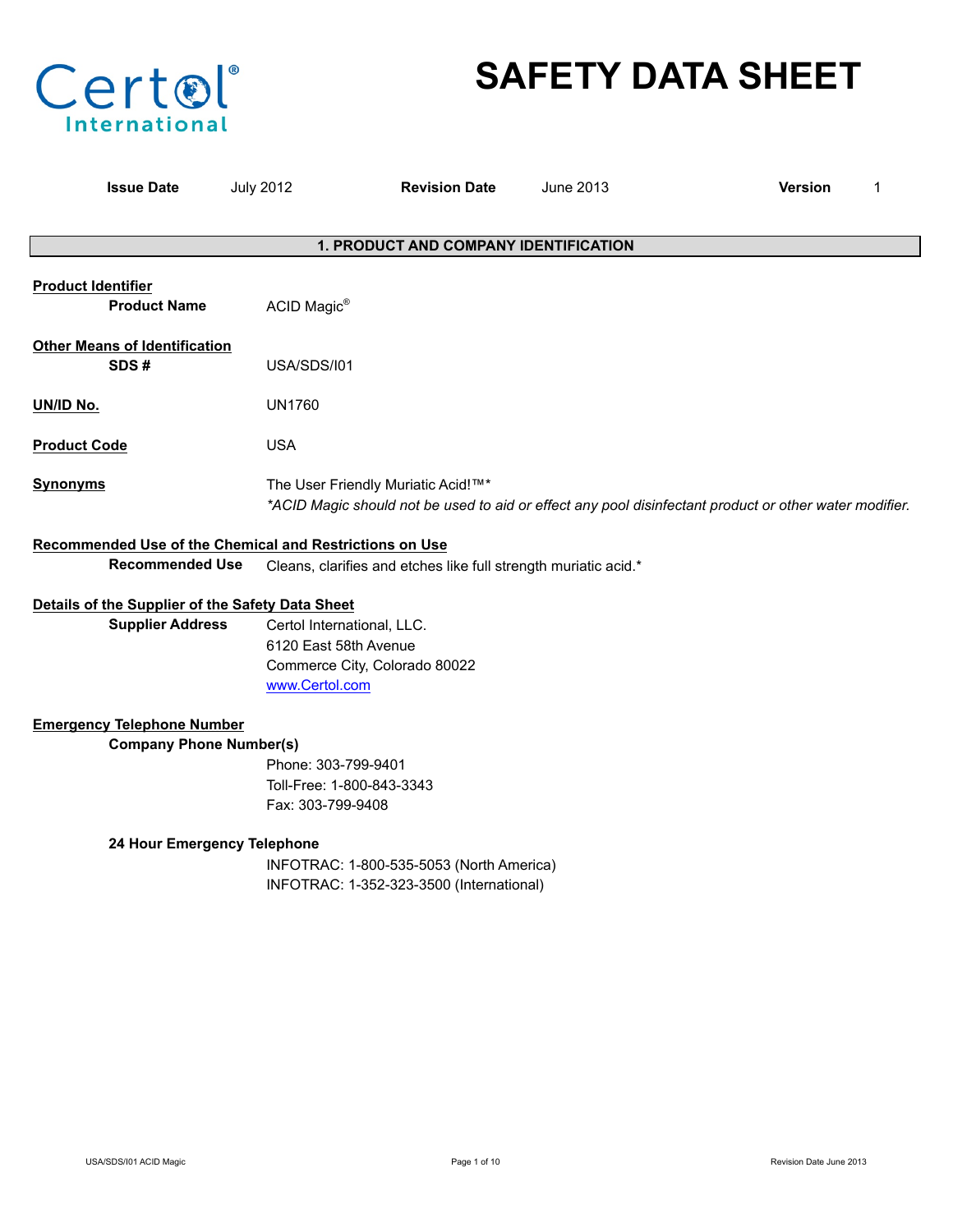# **Classification**

| Acute Toxicity - Oral                            | Category 3 |
|--------------------------------------------------|------------|
| Specific Target Organ Toxicity (Single Exposure) | Category 3 |
| Corrosive to Metals                              | Category 1 |

| <b>Signal Word</b>       | Danger.                                                                                                                         |
|--------------------------|---------------------------------------------------------------------------------------------------------------------------------|
| <b>Hazard Statements</b> | Harmful if swallowed.<br>May cause respiratory irritation.<br>May cause drowsiness or dizziness.<br>May be corrosive to metals. |
| Appearance               | Clear to Yellow Liquid.                                                                                                         |
| <b>Physical State</b>    | Liquid.                                                                                                                         |
| Odor                     | Mildly Pungent.                                                                                                                 |
|                          |                                                                                                                                 |



#### **Precautionary Statements-Prevention**

Wash face, hands and any exposed skin thoroughly after handling. Do not eat, drink or smoke when using this product. Avoid breathing dust/fumes/gas/mist/vapors/spray. Use only outdoors or in a well-ventilated area. Keep only in original container.

# **Precautionary Statements-Response**

**IF INHALED:** Remove victim to fresh air and keep at rest in a position comfortable for breathing. Immediately call a Poison Control Center or doctor/physician.

**IF SWALLOWED:** Immediately call a Poison Control Center or doctor/physician. Rinse mouth.

Absorb spillage to prevent material damage.

#### **Precautionary Statements - Storage**

Store in a dry, well-ventilated area away from heat and direct sunlight. Do not store near alkalis, highly flammable or oxidizing substances. Store in a closed, properly labeled, acid resistant container. Product must not contact chlorine bleach or cyanide.

# **Keep out of reach of children and pets.**

#### **Precautionary Statements - Disposal**

Dispose of contents/container to an approved waste disposal plant.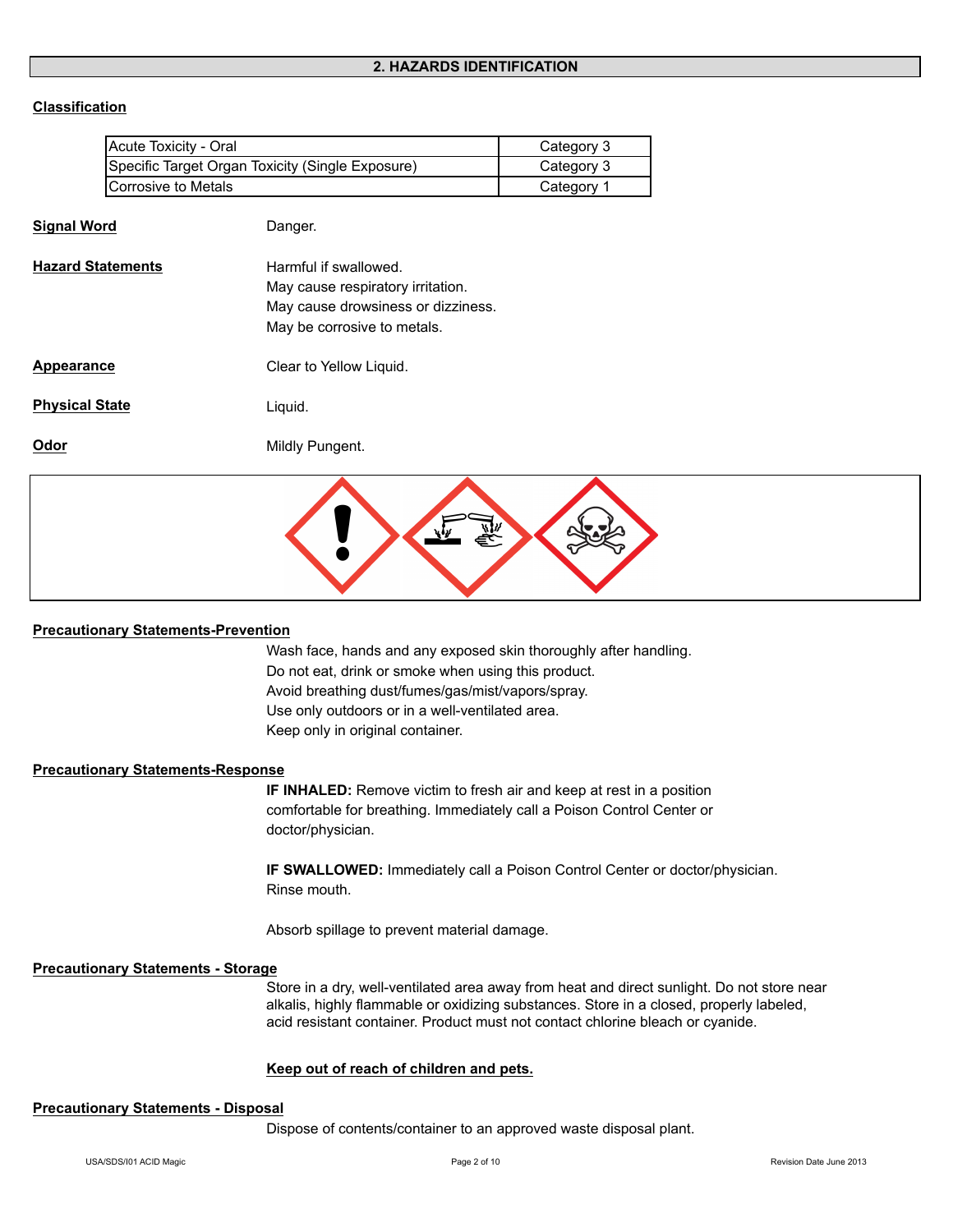# **3. COMPOSITION/INFORMATION ON INGREDIENTS**

**Synonyms** The User Friendly Muriatic Acid!™\*

| <b>Chemical Name</b> | CAS No.   | Weight-%    |
|----------------------|-----------|-------------|
| Hydrochloric Acid    | 7647-01-0 | Proprietary |

The specific chemical identity of this composition is being withheld as a trade secret.

#### **4. FIRST AID MEASURES**

#### **First Aid Measures**

| Inhalation          | Remove to fresh air. If not breathing, give artificial respiration. Call a<br>physician immediately.                                                                                         |
|---------------------|----------------------------------------------------------------------------------------------------------------------------------------------------------------------------------------------|
| <b>Eye Contact</b>  | Rinse immediately with plenty of water, also under the eyelids, for 15 minutes.<br>Remove contact lenses if present and rinse for an additional 15 minutes.<br>Call a physician immediately. |
| Ingestion           | Rinse mouth. DO NOT induce vomiting. Drink plenty of water. Never give anything by<br>mouth to an unconscious person. Call a Poison Control Center or physician immediately.                 |
| <b>Skin Contact</b> | Wash off immediately with plenty of water. If skin irritation persists, call a physician.                                                                                                    |

#### **Most Important Symptoms and Effect, both Acute and Delayed**

**Symptoms** Remove to fresh air. If not breathing, give artificial respiration. Call a physician immediately.

#### **Indication of any Immediate Medical Attention and Special Treatment Needed**

**Note to Physicians** Treat symptomatically.

# **5. FIRE-FIGHTING MEASURES**

# **Suitable Extinguishing Media**

Use extinguishing measures that are appropriate to local circumstances and the surrounding environment.

#### **Unsuitable Extinguishing Media**

Not Determined.

# **Specific Hazards Arising from the Chemical**

Contact with metals may evolve flammable hydrogen gas. The decomposition can lead to the release of toxic/corrosive gases and vapors.

# **Hazardous Combustion Products**

Hydrogen Chloride.

# **Protective Equipment and Precautions for Firefighters**

As in any fire, wear self-contained breathing apparatus pressure-demand, MSHA/NIOSH (approved or equivalent) and full protective gear.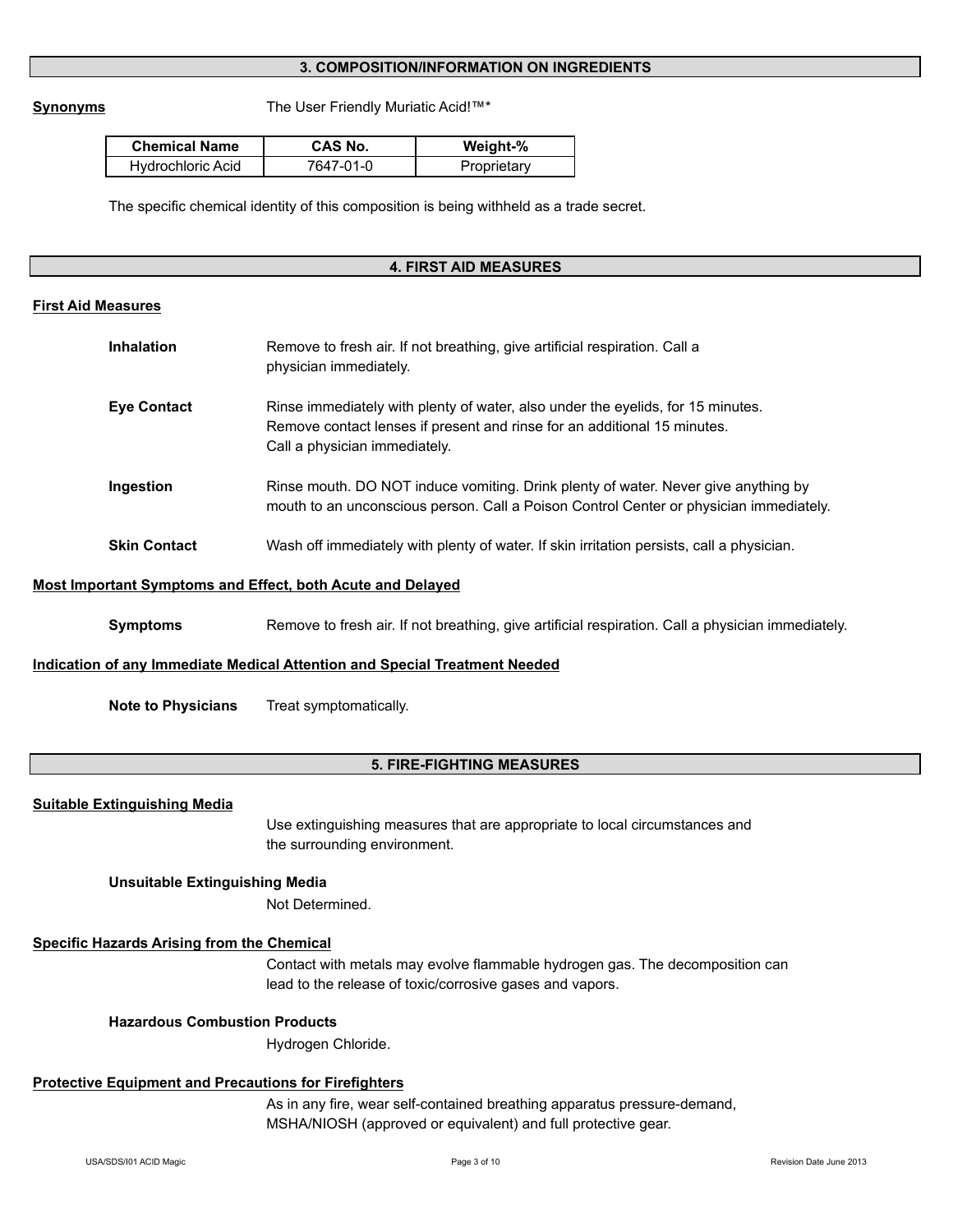# **6. ACCIDENTAL RELEASE MEASURES**

#### **Personal Precautions, Protective Equipment and Emergency Procedures**

#### **Personal Precautions**

Use personal protective equipment as required.

#### **For Emergency Responders**

Restrict access to spill area. Ventilate the area.

#### **Environmental Precautions**

Prevent entry into waterways, sewers, basements or confined areas. See Section 12 for additional ecological information.

#### **Methods and Material for Containment and Cleaning Up**

#### **Methods for Containment**

Prevent further leakage or spillage if safe to do so.

#### **Methods for Cleaning Up**

Soak up with inert absorbent material. Flush residue with water. Neutralize with soda ash or other acid-neutralizing agent.

# **7. HANDLING AND STORAGE**

#### **Precautions for Safe Handling**

#### **Advice on Safe Handling**

Do not eat, drink or smoke when using this product. Avoid breathing vapors, mist or gas. Use only in well-ventilated areas. Wash face, hands, and any exposed skin thoroughly after handling.

#### **Keep out of the reach of children and pets.**

# **Conditions for Safe Storage, Including any Incompatibilities**

#### **Storage Conditions**

Keep containers tightly closed in a dry, cool and well-ventilated place. Protect from direct sunlight. Keep away from heat. Store away from incompatible materials. Keep in properly labeled containers. Store in a dry, well-ventilated area away from heat and direct sunlight. Do not store near alkalis, highly flammable or oxidizing substances. Store in a closed, properly labeled, acid resistant container. Product must not contact chlorine bleach or cyanide.

#### **Keep out of the reach of children and pets.**

#### **Packaging Materials**

Keep in original container.

#### **Incompatible Materials**

Alkalis. Strong oxidizing agents. Acetic anhydride. Oleum. Amines. Vinyl acetate. Cyanides. Chlorine bleach.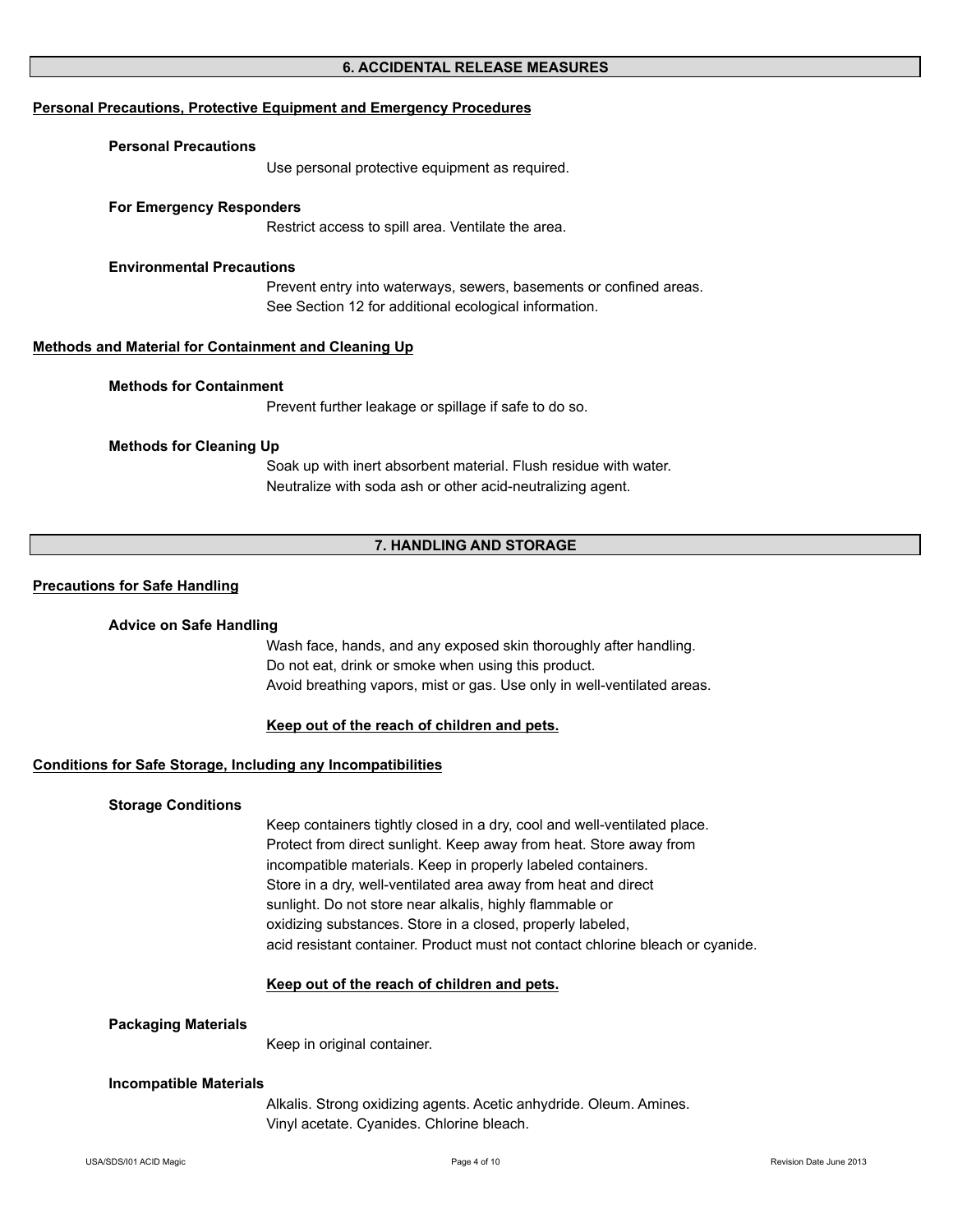# **8. EXPOSURE CONTROLS AND PERSONAL PROTECTION**

# **Exposure Guidelines**

| <b>Chemical Name</b>                  | <b>ACGIH TLV</b> | <b>OSHA PEL</b>                                                                                                    | <b>NIOSH IDLH</b>                                             |
|---------------------------------------|------------------|--------------------------------------------------------------------------------------------------------------------|---------------------------------------------------------------|
| <b>Hydrochloric Acid</b><br>7647-01-0 | Ceiling: 2 ppm   | (vacated) Ceiling: 5 ppm<br>(vacated) Ceiling: $7 \text{ mg/m}^3$<br>Ceiling: 5 ppm<br>Ceiling: $7 \text{ mg/m}^3$ | IDLH: 50 ppm<br>Ceiling: 5 ppm<br>Ceiling: $7 \text{ mg/m}^3$ |

#### **Appropriate Engineering Controls**

**Engineering Controls**

Apply technical measures to comply with the occupational exposure limits. Eyewash stations.

### **Individual Protection Measures, such as Personal Protective Equipment**

#### **Eye/Face Protection**

Wear goggles or chemical safety glasses. Face protection shield.

#### **Skin and Body Protection**

Wear water-resistant gloves. Wear appropriate clothing to prevent repeated or prolonged skin contact.

#### **Respiratory Protection**

Under normal conditions, respirator is not normally required. Use acid resistant respirator if concentration is high.

# **General Hygiene Considerations**

Handle in accordance with good industrial hygiene and safety practices.

# **9. PHYSICAL AND CHEMICAL PROPERTIES**

#### **Information on Basic Physical and Chemical Properties**

| <b>Physical State</b>                 | Liguid.                     |                         |
|---------------------------------------|-----------------------------|-------------------------|
| Appearance                            | Clear to Yellow Liquid.     |                         |
| Color                                 | Clear to Yellow.            |                         |
| Odor                                  | Mildly Pungent.             |                         |
| <b>Odor Threshold</b>                 | Not Determined.             |                         |
| <b>Property</b>                       | Values                      | <b>Remarks * Method</b> |
| рH                                    | < 1                         |                         |
| <b>Melting Point / Freezing Point</b> | $<$ -58°F / $<$ -50°C       |                         |
| <b>Boiling Point / Boiling Range</b>  | $\sim$ 212°F / $\sim$ 100°C |                         |
| <b>Flash Point</b>                    | No Data.                    |                         |
| <b>Evaporation Rate</b>               | $\leq 1$                    | (Butyl acetate = 1)     |
| <b>Flammability (Solid/Gas)</b>       | N/A - Liquid.               |                         |
| <b>Upper Flammability Limit</b>       | No Data.                    |                         |
| <b>Lower Flammability Limit</b>       | No Data.                    |                         |
| <b>Vapor Pressure</b>                 | Not Determined.             |                         |
| <b>Vapor Density</b>                  | > 1                         | $(Air = 1)$             |
|                                       |                             |                         |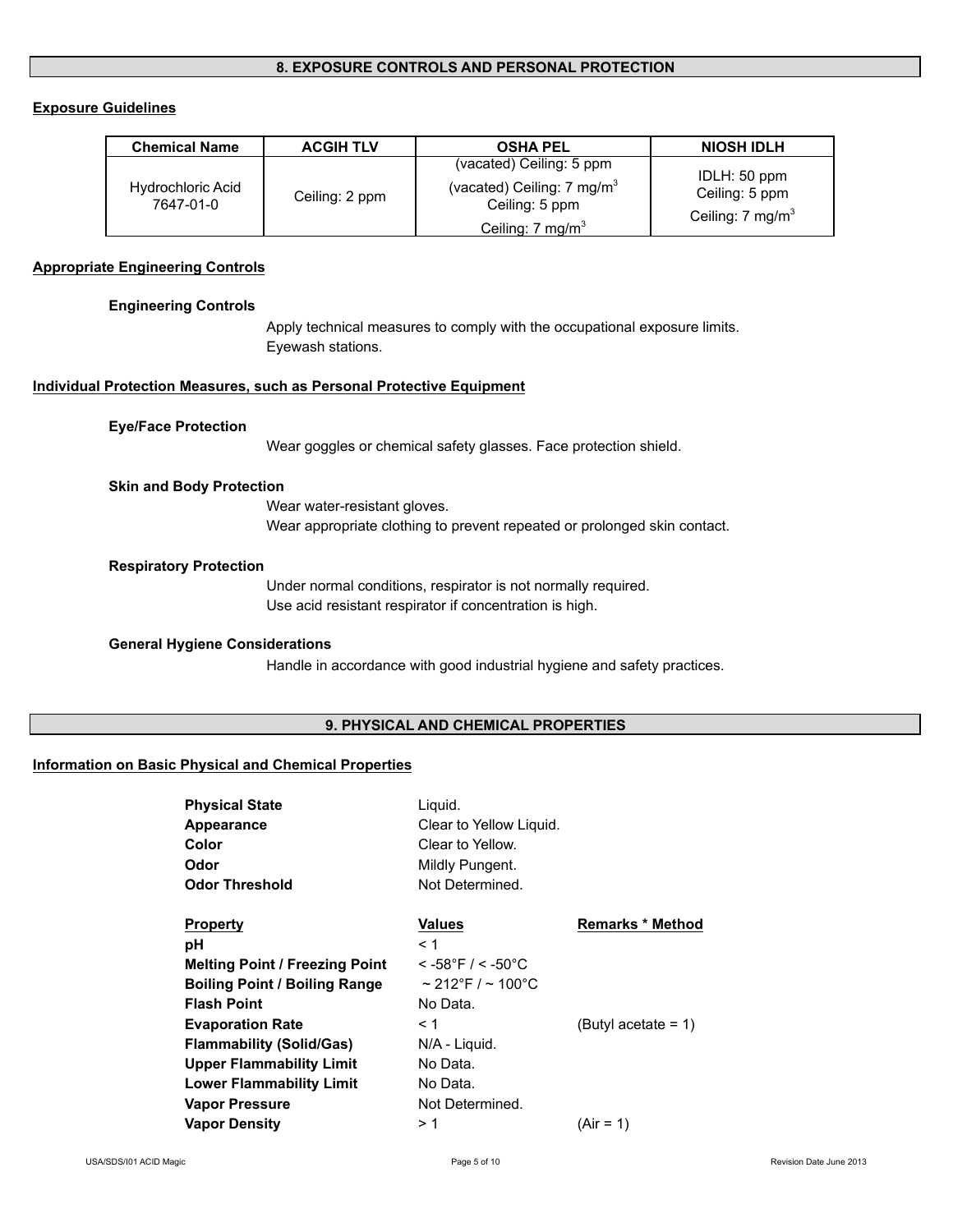# **9. PHYSICAL AND CHEMICAL PROPERTIES (continued)**

| <b>Specific Gravity</b>             |
|-------------------------------------|
| <b>Water Solubility</b>             |
| <b>Solubility in Other Solvents</b> |
| <b>Partition Coefficient</b>        |
| <b>Autoignition Temperature</b>     |
| <b>Decomposition Temperature</b>    |
| <b>Kinematic Viscosity</b>          |
| <b>Dynamic Viscosity</b>            |
| <b>Explosive Properties</b>         |
| <b>Oxidizing Properties</b>         |

**Specific Gravity** 1.11 @ 68°F (20°C) Completely Soluble. **Not Determined. Not Determined. Not Determined. Not Determined. Not Determined. Not Determined. Not Determined. Not Determined.** 

# **10. STABILITY AND REACTIVITY**

| <b>Reactivity</b>                         | Not reactive under normal conditions.                                                                           |
|-------------------------------------------|-----------------------------------------------------------------------------------------------------------------|
| <b>Chemical Stability</b>                 | Stable under recommended storage conditions.                                                                    |
| <b>Possibility of Hazardous Reactions</b> | Reacts with carbon steel, aluminum and copper.                                                                  |
| <b>Hazardous Polymerization</b>           | Aldehydes & epoxides, in the presence of HCL, will cause hazardous polymerization.                              |
| <b>Conditions to Avoid</b>                | Avoid high temperatures. Incompatible materials.                                                                |
| <b>Incompatible Materials</b>             | Alkalis. Strong oxidizing agents. Acetic anhydride.<br>Oleum. Amines. Vinyl acetate. Cyanides. Chlorine bleach. |
| <b>Hazardous Decomposition Products</b>   | HCL gas evolved from heating; hydrogen gas evolved by reaction.                                                 |

# **11. TOXICOLOGICAL INFORMATION**

# **Information on Likely Routes of Exposure**

| <b>Product Information</b> |  |  |
|----------------------------|--|--|
|----------------------------|--|--|

**Inhalation Avoid breathing vapors or mists. Eye Contact** Avoid contact with eyes. **Skin Contact** No effect for healthy, intact skin. **Ingestion** Harmful if swallowed.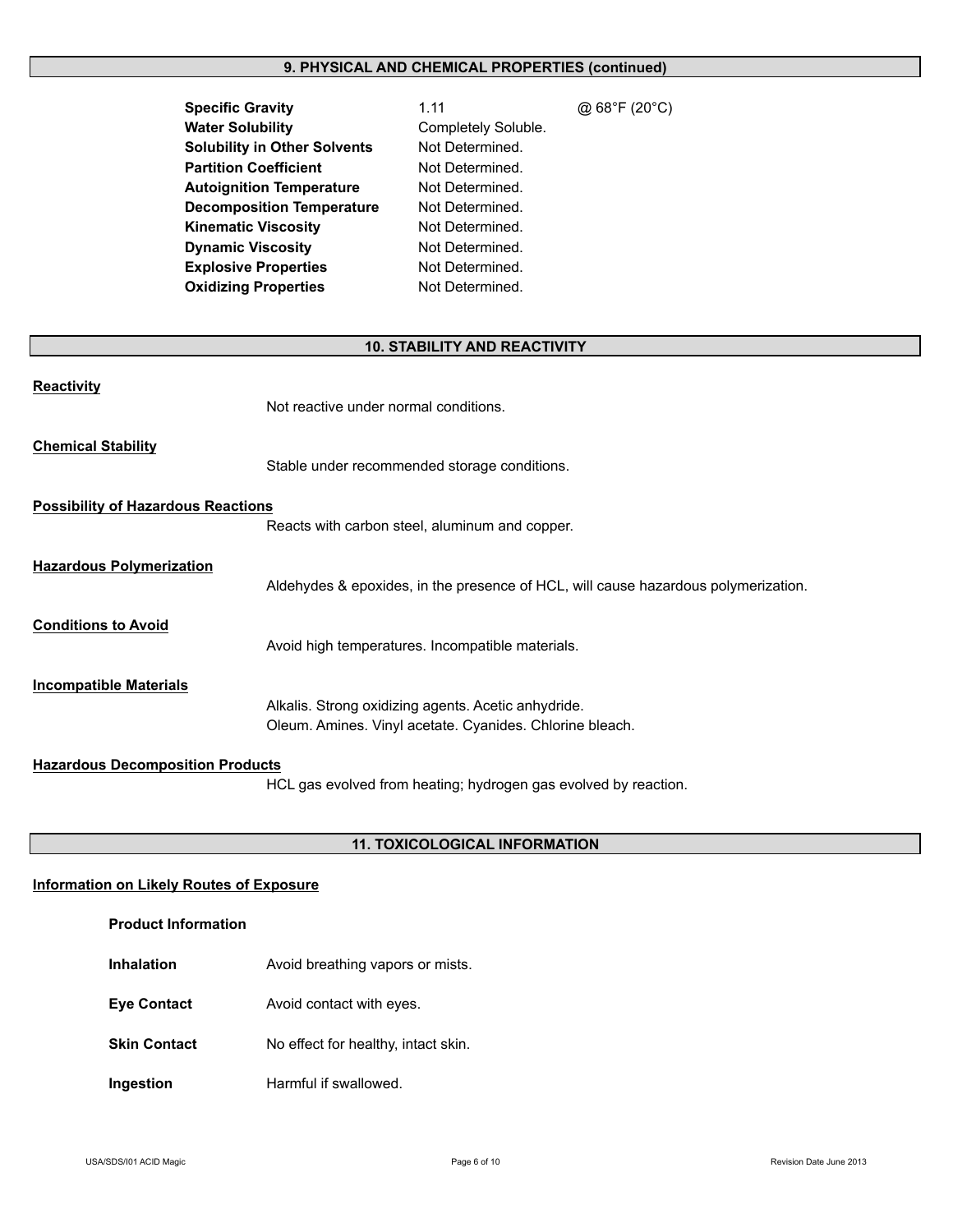# **11. TOXICOLOGICAL INFORMATION (continued)**

#### **Component Information**

| <b>Chemical Name</b>           | Oral $LD_{50}$  | Dermal LD <sub>50</sub> | Inhalation $LC_{50}$ |
|--------------------------------|-----------------|-------------------------|----------------------|
| Hydrochloric Acid<br>7647-01-0 | 700 mg/kg (Rat) | $>$ 5010 mg/kg (Rabbit) | 3124 ppm (Rat) 1 hr. |

#### **Information on Physical, Chemical and Toxicological Effects**

**Symptoms** Please see section 4 of this SDS for symptoms.

# **Delayed and Immediate Effects as well as Chronic Effects from Short and Long-term Exposure**

**Carcinogenicity** The table below indicates whether each agency has listed any ingredient as a carcinogen. However, the product as a whole has not been tested.

| <b>Chemical Name</b>                  | <b>ACGIH</b> | <b>IARC</b> | <b>NTP</b> | <b>OSHA</b> |
|---------------------------------------|--------------|-------------|------------|-------------|
| <b>Hydrochloric Acid</b><br>7647-01-0 | N/A          | Group 3     | N/A        | N/A         |

IARC (International Agency for Research on Cancer) Group 3 IARC components are "not classifiable as human carcinogens"

# **STOT - Single Exposure**

May cause respiratory irritation. May cause drowsiness or dizziness.

# **Numerical Measures of Toxicity**

Not Determined.

# **12. ECOLOGICAL INFORMATION**

# **Ecotoxicity**

An environmental hazard cannot be excluded in the event of unprofessional handling or disposal.

| <b>Chemical Name</b>                  | Algae/aquatic plants                                                                       | Fish                                                        | <b>Toxicity to</b><br>microorganisms | <b>Crustacea</b>                                                                                                                                |
|---------------------------------------|--------------------------------------------------------------------------------------------|-------------------------------------------------------------|--------------------------------------|-------------------------------------------------------------------------------------------------------------------------------------------------|
| <b>Hydrochloric Acid</b><br>7647-01-0 | $EC_{50}$ Selenastum<br>capricornnutum<br>(Green Algae):<br>0.0492 mg/L/72 hr.<br>(pH 5.3) | 282: 96 hr.<br>Gambusia<br>affinis mg/L<br>$LC_{50}$ static | None Known                           | $LC_{50}$ ; Species: Cragnon cragnon<br>(Common shrimp, adult);<br>Conditions; saltwater, renewal, 15° C;<br>Concentration: 260 mg/L for 48 hr. |

# **Persistence and Degradability**

Not Determined.

**Bioaccumulation**

Not Determined.

**Mobility**

Not Determined.

**Other Adverse Effects**

Not Determined.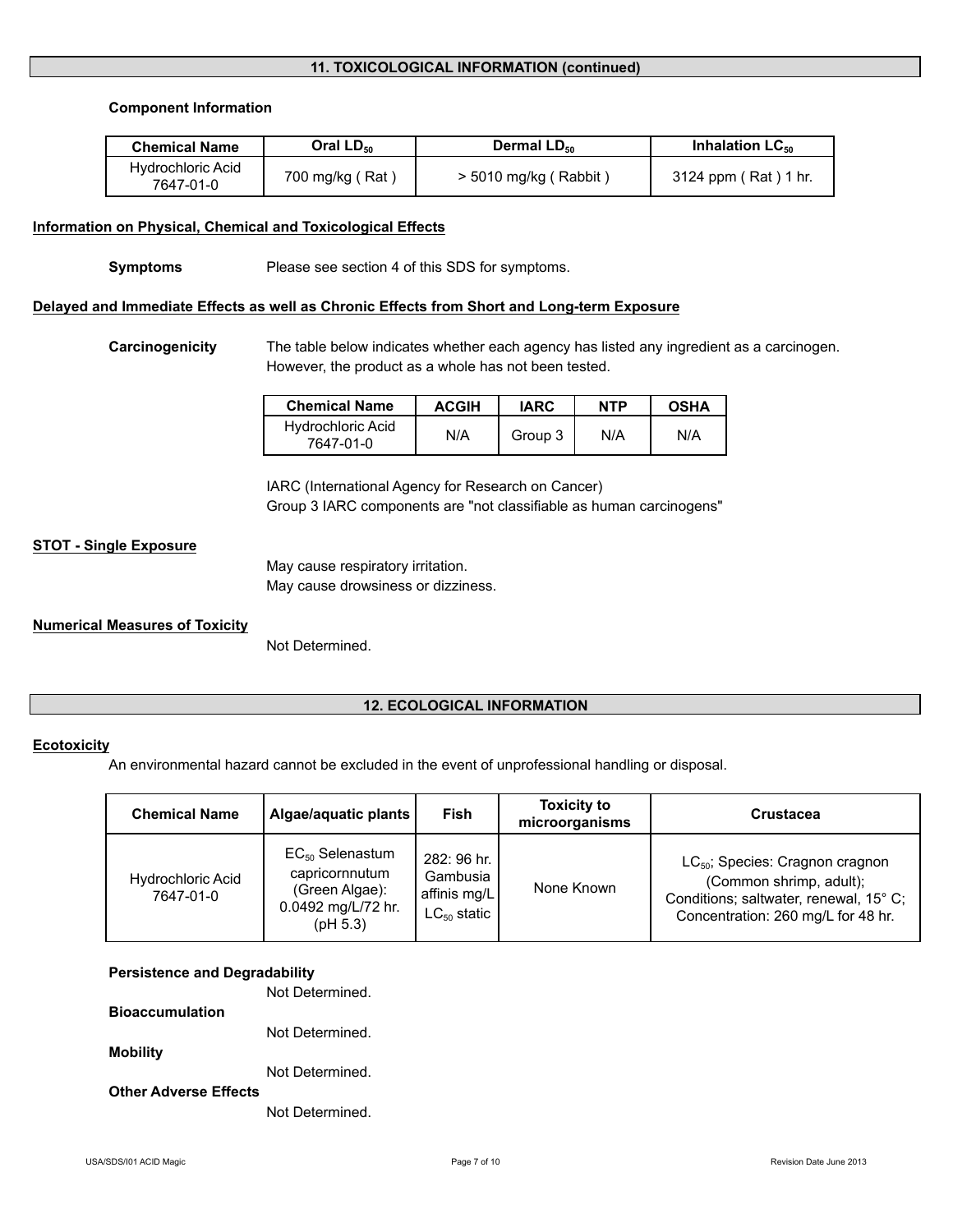# **Waste Treatment Methods**

#### **Disposal of Wastes**

Dispose according to all local, state and federal regulations.

#### **Contaminated Packaging**

Dispose according to all local, state and federal regulations.

#### **Steps to be Taken in Case Material is Released or Spilled**

Deny access to the area. Ventilate the area well. Large spills or leaks should be cleaned CERCLA reportable Quantity (RQ) is 5,000 lbs. up and controlled with an inert absorbent material. Flush surface with water and neutralize with soda ash or other acid-neutralizing agent. Prevent material from entering waterways.

#### **14. TRANSPORT INFORMATION**

#### **Note**

Please see current shipping paper for most up to date shipping information, including exemptions and special circumstances. Quarts and gallons are shipped as Limited Quantity. Large sizes, 5 gallons or more, are shipped as class 8.

| <u>DOT</u>  | UN/ID No              | <b>UN1760</b>                                |  |
|-------------|-----------------------|----------------------------------------------|--|
|             | Proper                |                                              |  |
|             | <b>Shipping Name</b>  | Corrosive Liquid, n.o.s. (Hydrochloric Acid) |  |
|             | <b>Hazard Class</b>   | 8                                            |  |
|             | Packing Group         | Ш                                            |  |
| <u>IATA</u> | UN/ID No              | <b>UN1760</b>                                |  |
|             | Proper                |                                              |  |
|             | Shipping Name         | Corrosive Liquid, n.o.s. (Hydrochloric Acid) |  |
|             | <b>Hazard Class</b>   | 8                                            |  |
|             | Packing Group         | Ш                                            |  |
| <b>IMDG</b> | UN/ID No              | <b>UN1760</b>                                |  |
|             | Proper                |                                              |  |
|             | Shipping Name         | Corrosive Liquid, n.o.s. (Hydrochloric Acid) |  |
|             | <b>Hazard Class</b>   | 8                                            |  |
|             | Packing Group         | Ш                                            |  |
| <b>NMFC</b> |                       |                                              |  |
|             | NMFC 44155.4 Class 70 |                                              |  |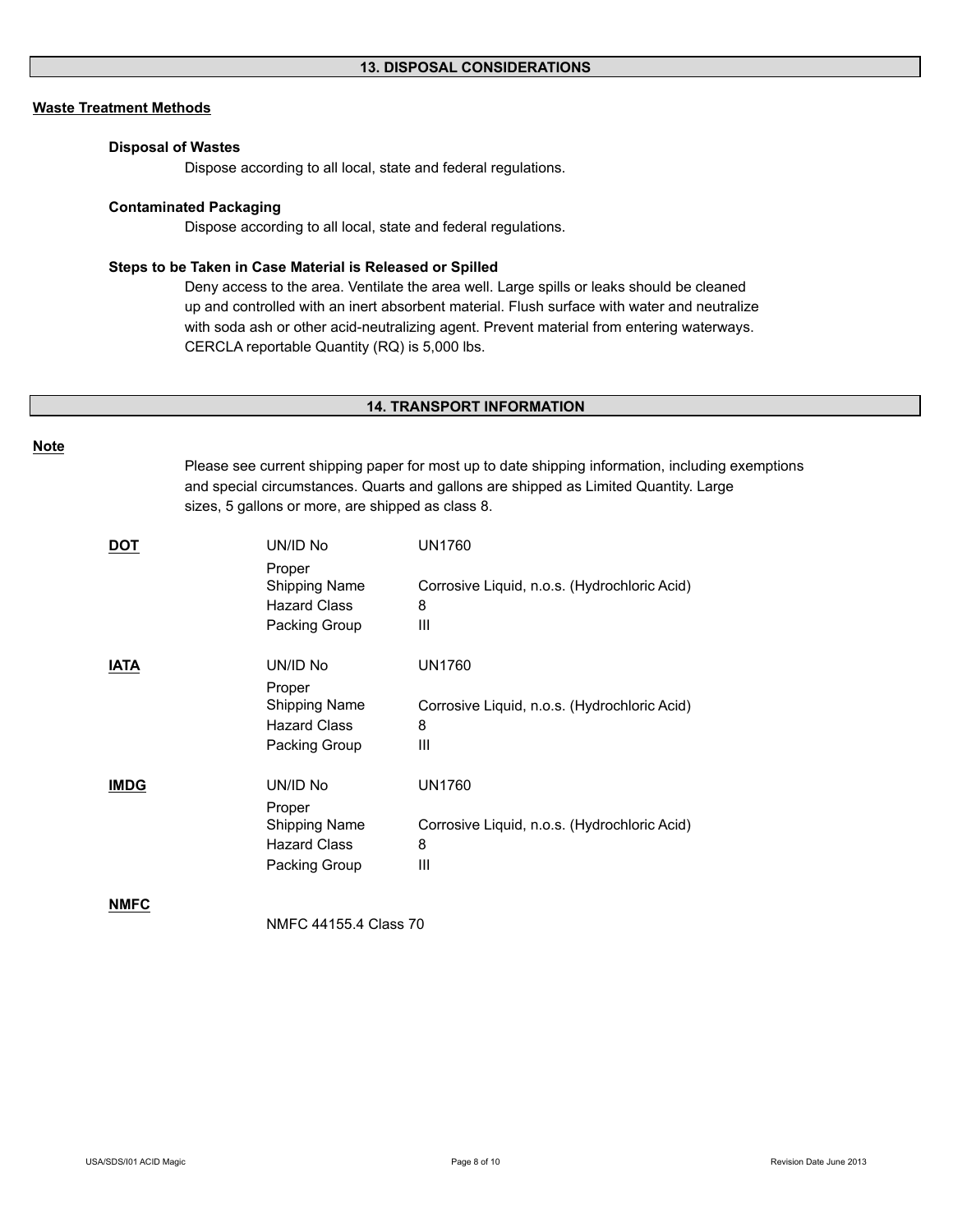# **15. REGULATORY INFORMATION**

# **International Inventories**

Not Determined.

# **Legend:**

*TSCA - United States Toxic Substances Control Act Section 8(b) Inventory DSL/NDSL - Canadian Domestic Substances List/Non-Domestic Substances List ENCS - Japan Existing and New Chemical Substances IECSC - China Inventory of Existing Chemical Substances KECL - Korean Existing and Evaluated Chemical Substances PICCS - Philippines Inventory of Chemicals and Chemical Substances EINECS/ELINCS - European Inventory of Existing Chemical Substances/ European List of Notified Chemical Substances*

# **US Federal Regulations**

# **SARA 313**

| <b>Chemical Name</b> | <b>CAS No</b> | Weight %    | <b>SARA-Threshold</b><br>Values % |
|----------------------|---------------|-------------|-----------------------------------|
| Hvdrochloric Acid    | 7647-01-0     | Proprietary |                                   |

# **CWA (Clean Water Act)**

| <b>Chemical Name</b>                  | <b>CWA - Reportable</b> | <b>CWA - Toxic</b> | <b>CWA - Priority</b> | <b>CWA - Hazardous</b> |
|---------------------------------------|-------------------------|--------------------|-----------------------|------------------------|
|                                       | Quantities              | <b>Pollutants</b>  | <b>Pollutants</b>     | <b>Substances</b>      |
| <b>Hydrochloric Acid</b><br>7647-01-0 | 5000 lb.                | N/A                | N/A                   |                        |

| <b>Chemical Name</b>                  | <b>Hazardous</b><br><b>Substances RQs</b> | <b>CERCLA /SARA RQ</b> | <b>Reportable Quantity</b><br>(RQ)          |
|---------------------------------------|-------------------------------------------|------------------------|---------------------------------------------|
| <b>Hydrochloric Acid</b><br>7647-01-0 | $5000$ lb.                                | 5000 lb.               | RQ 5000 lb. final RQ<br>RQ 2270 kg final RQ |

# **US State Regulations**

# **U.S. State Right-to-Know Regulations**

| <b>Chemical Name</b>           | <b>New Jersey</b> | <b>Massachusetts</b> | Pennsylvania |
|--------------------------------|-------------------|----------------------|--------------|
| Hydrochloric Acid<br>7647-01-0 |                   |                      |              |